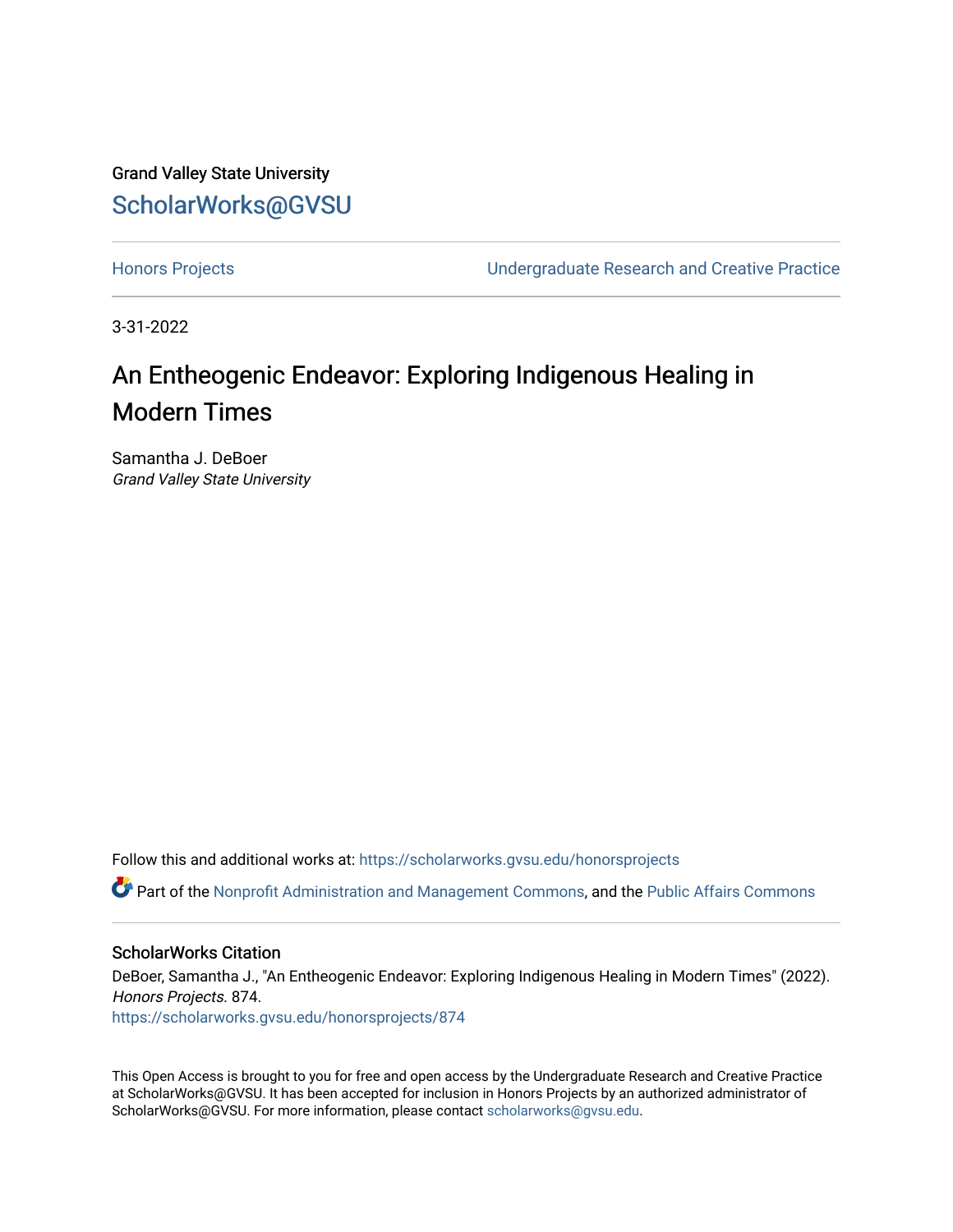An Entheogenic Endeavor: Exploring Indigenous Healing in Modern Times

Samantha J DeBoer

Grand Valley State University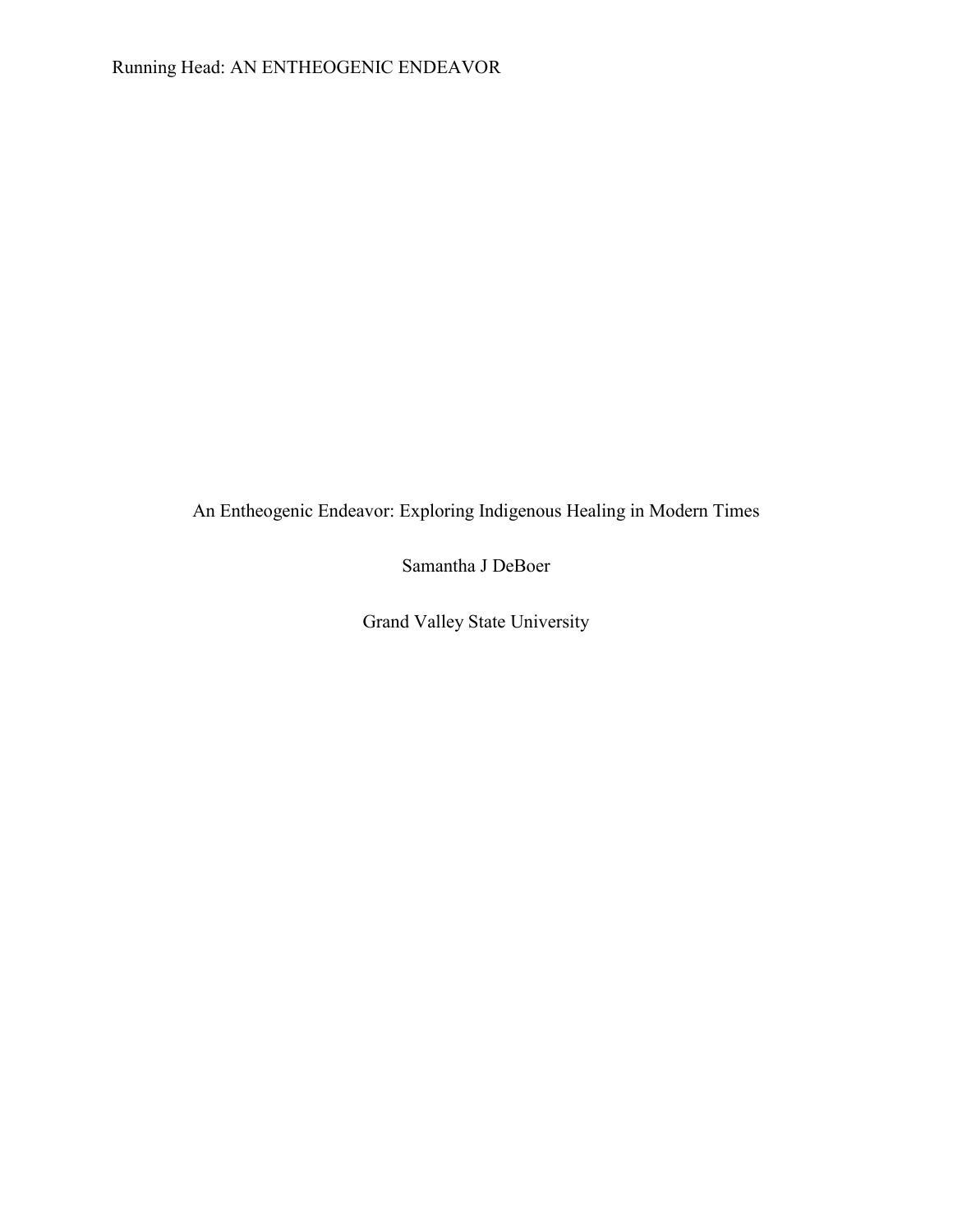Since the mid-1900s, American "counterculture" has held onto an intense interest in psychedelics. The imagery often associated with psychedelics and counterculture includes the stereotypical 60's hippie, preaching free love with a tab of LSD on the tip of their tongues. Of course, as many have witnessed in photographs from history and the famed Woodstock event of 1969, this is not an inaccurate image to associate with the phrase counterculture or psychedelics. At the long dining table housing the icons of psychedelic history, sitting next to the girl with trendy glasses holding up peace signs, would be Timothy Leary, Richard Alpert, and their fellow researchers. Leary and Alpert were notorious Harvard scholars interested in studying psychedelics through a psychology lens. This was highly controversial and was put to a screeching halt at the beginning of the infamous drug war and the enactment of the Controlled Substances Act of 1970. The associations with hippie counterculture and Leary's work resulted in a dramatic and still lingering negative stigmatization of psychedelics, that have severely limited appropriate scientific research in this area. Early groundbreaking research conducted by Leary, Alpert, and others, showed a multitude of promising results for the future of psychology, but as soon as it began to flourish and impressive research began to surface, all processes were devastatingly cut short by politics. This prohibition on psychedelic drug research has significantly delayed any advances in the study of the therapeutic, medicinal, or psychological benefits of substances such as psilocybin, more familiarly known as magic mushrooms. In this century, the public's perception has begun to shift, and people of all backgrounds are once again fueled by curiosity over the exploration of the possibilities these substances could offer to our society. In the United States, more than 12 cities in Colorado, California, Michigan, New Jersey, Rhode Island, and Oregon have decriminalized *entheogenic plants and fungi*, opening the door for researchers to explore potential medicinal benefits once again. The term *entheogen* comes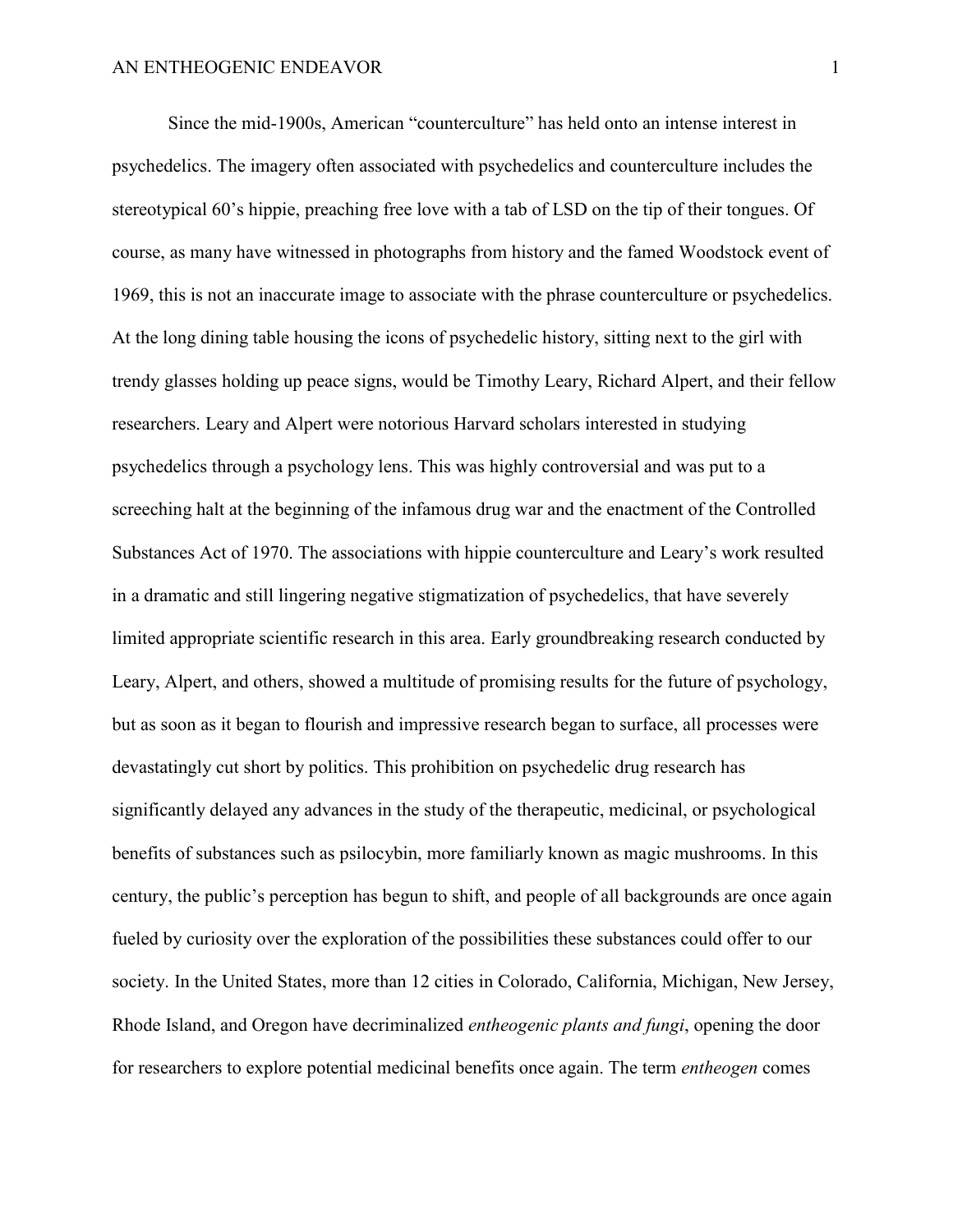from the Greek, meaning "manifest the god [divine] within," and is being used broadly as an alternative term for psychedelics (Pollan, 2021, p. 5). This term both removes the negative stigma of the term 'psychedelic' and embraces the spiritual and God-seeking uses to which these psychoactive plants have been used for centuries. As this entheogenic research is undertaken again in our modern world, there are thousands of years of practice and tradition surrounding the use of entheogens as medicine in indigenous cultures around the world. While our modern western culture methodically dives into the research of entheogens, I would like to take the time to delve into indigenous cultures' uses of these plants to garner what we can learn from the millennia of indigenous wisdom, research, and understanding they have gathered through shamanic practices in a variety of locations.

# **Shamanism**

"Shamans were the world's first healers, first diagnosticians, first psychotherapists, first religious functionaries, first magicians, first performing artists, and first storytellers," (Tedlock, 2005, p. 14). Referred to as medicine men, healers, witch doctors, herbalists, among many other titles, shamanic presences have shaped human knowledge and is the oldest spiritual healing tradition still in use today. Throughout this paper, the term Shaman will be used to encompass traditional indigenous healers that hold many titles. Shamans, the healers of indigenous peoples, utilize holistic healing to maintain an equilibria balance of spiritual, mental, emotional, and physical health for their patients. Shamanism arose independently in various and isolated parts of the world. This indicates that the ancient tradition of shamanistic practice is not only a culturalhistorical pattern but instead is a common existential humanistic behavior that exists on a psychobiological level. Despite this universal connectivity of shamanistic practice, cultures found in varying geographical locations engender distinctive forms of shamanism. Shamanism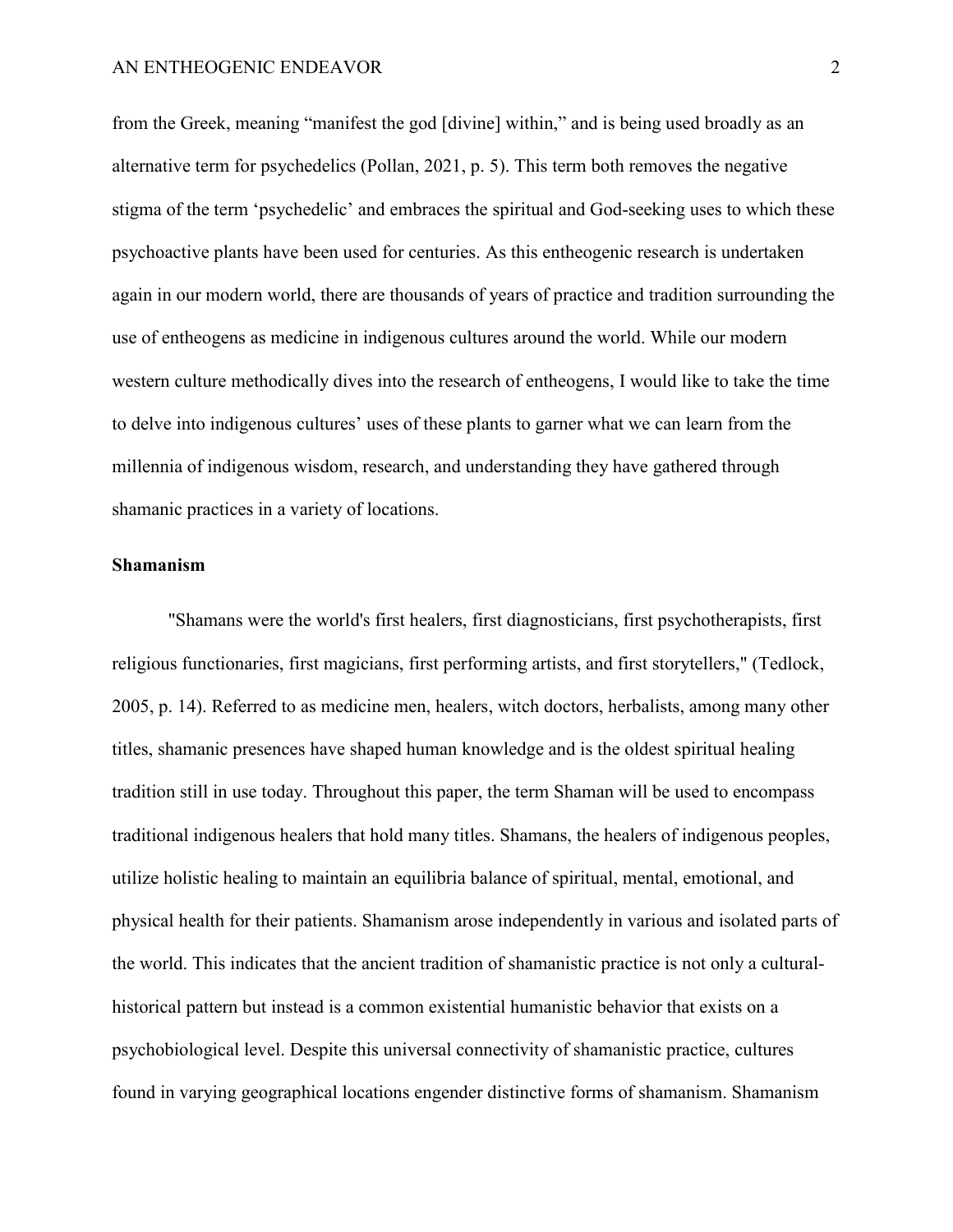consists of healing practice, religious connection and intent, as well as leadership and a guiding supporter. Assisting the patient in altering their perception of the ailment, shamans peruse metaphors, the power of suggestion, rituals, expectation, and emotional connection to their patients to bring about a powerful placebo effect that Tedlock called "the doctor who resides within," (Tedlock, 2005, p. 15).

Most of these practices have been passed down through people for generations, either verbally or through apprenticeship. What is commonly referred to as "the healing gift" in indigenous cultures can be developed through dreams, a sudden change or shift in the healer's life, or hereditarily. Tedlock refers to this as the "Shamanic calling." One Anishinaabe healer in Struthers's study explained, "...what you need to learn is supplied—grandparents, relatives... you are led to people that can help you to learn... dreams would tell me certain things until the older people started giving me information on where I was going." (Struthers et al., 2008, p. 73) Tedlock separates shamans into two categories, inspirational shamans, and hereditary shamans. Inspirational shamans receive their calling directly from the spirits, in dreams or through medicinal journeys, whereas hereditary shamans learn through familial teachings passed down through ancestral lineage. These two types of callings can be combined as well, in which a hereditary shaman receives a direct calling from the spirits. (Tedlock, 2005, p. 22) Unfortunately, much of the information about indigenous healing and the experiences surrounding the healers are not documented and never will be. This can be attributed to the healing process being viewed as sacred as well as a private local practice. 'Shamanism' is very far from a formal institution. Shamanistic activities and practices vary locally and culturally both around the world and from tribe or community, which can make it incredibly interesting to study as well as rather difficult to account for.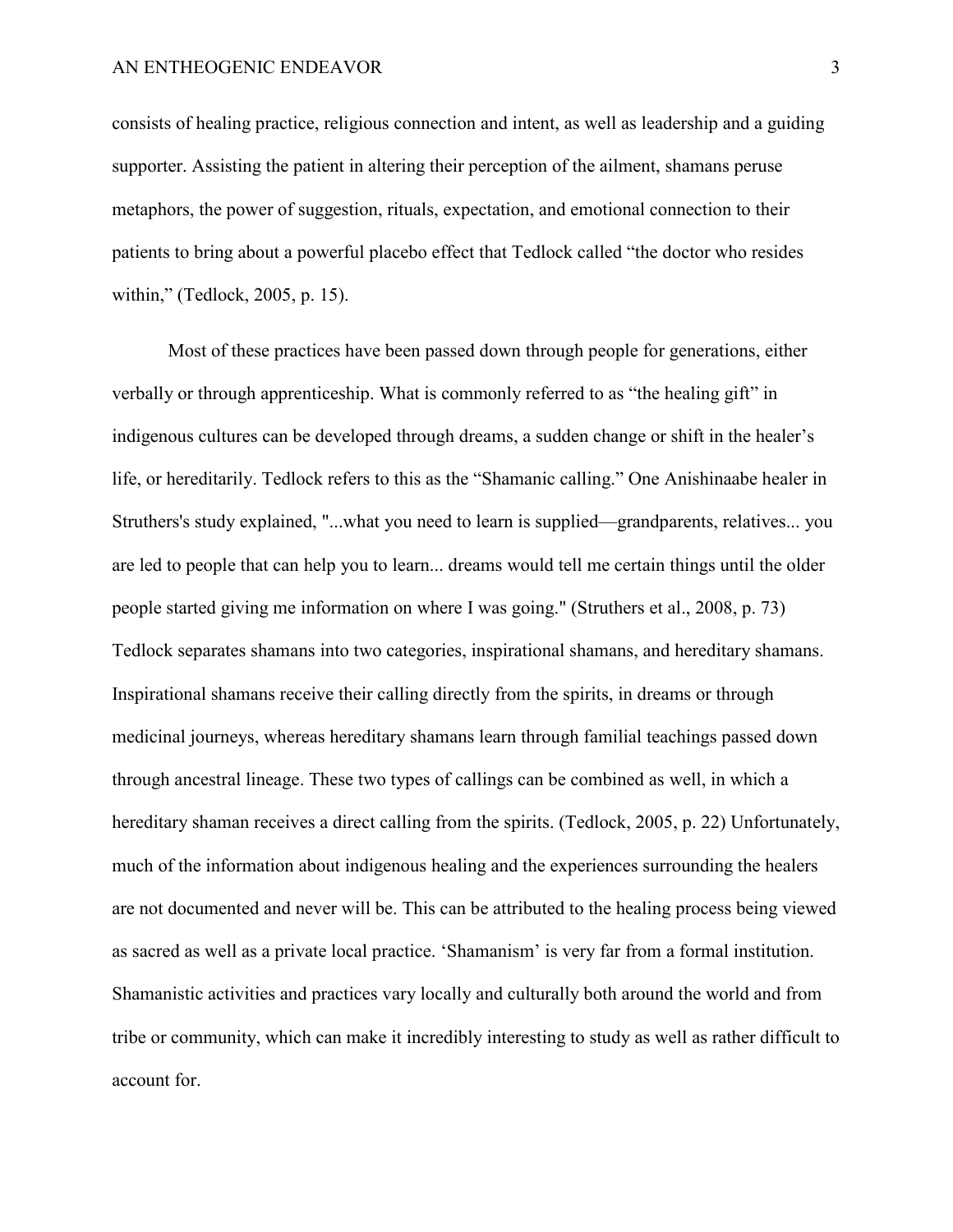One of the most interesting and elaborate first-person accounts found during research on shamanism is from Barbara Tedlock, the author of *The Woman in the Shaman's Body.* She has written her book with her primary experiences with shamanic traditions at the forefront. Growing up, her Ojibwe grandmother shared her shamanic practices with Tedlock and had dreams and visions of her granddaughter growing into a powerful woman shaman. Tedlock spent summers of her youth at her grandmother's and learned lessons in herbalism, midwifery, heard stories passed down from generations through Ojibwe women, had her dreams analyzed and interpreted, and nurtured a connection with the spirit world and her ancestors. Not all of this was comforting to her as a young child, and she admits that for a long time she was very averse to her grandmother due to her unusual ways. Many children familiar with her grandmother were afraid of her and called her a witch. One of Tedlock's formative memories of her grandmother's practice is from her childhood when she was diagnosed with polio, paralyzed, and left to heal in an iron lung. Her grandmother sat with her through this journey and her time in the iron lung and eventually convinced her parents that this was no way to live or to properly heal. Removing her from healthcare and immobilization in the iron lung, her grandmother gave her daily treatments of swimming, sweat baths, therapeutic massage, herbal compresses, and ingestion of different herbal blends. In just a few months, Barbara was walking again and attending school. By university, she only had a slight limp. Later in life, after her grandmother's death, Tedlock began to receive prophetic and meaningful dreams from her grandmother pushing her to pursue her shamanic calling. This motivated Tedlock to travel to the Guatemalan highlands as a doctoral student to study the indigenous culture of shamanic healers from an anthropological and scientific perspective. Taken in as an apprentice by two shamans, Don Andres and Dona Talin, Tedlock and her husband spent close to a year learning the ways of the Guatemalan culture and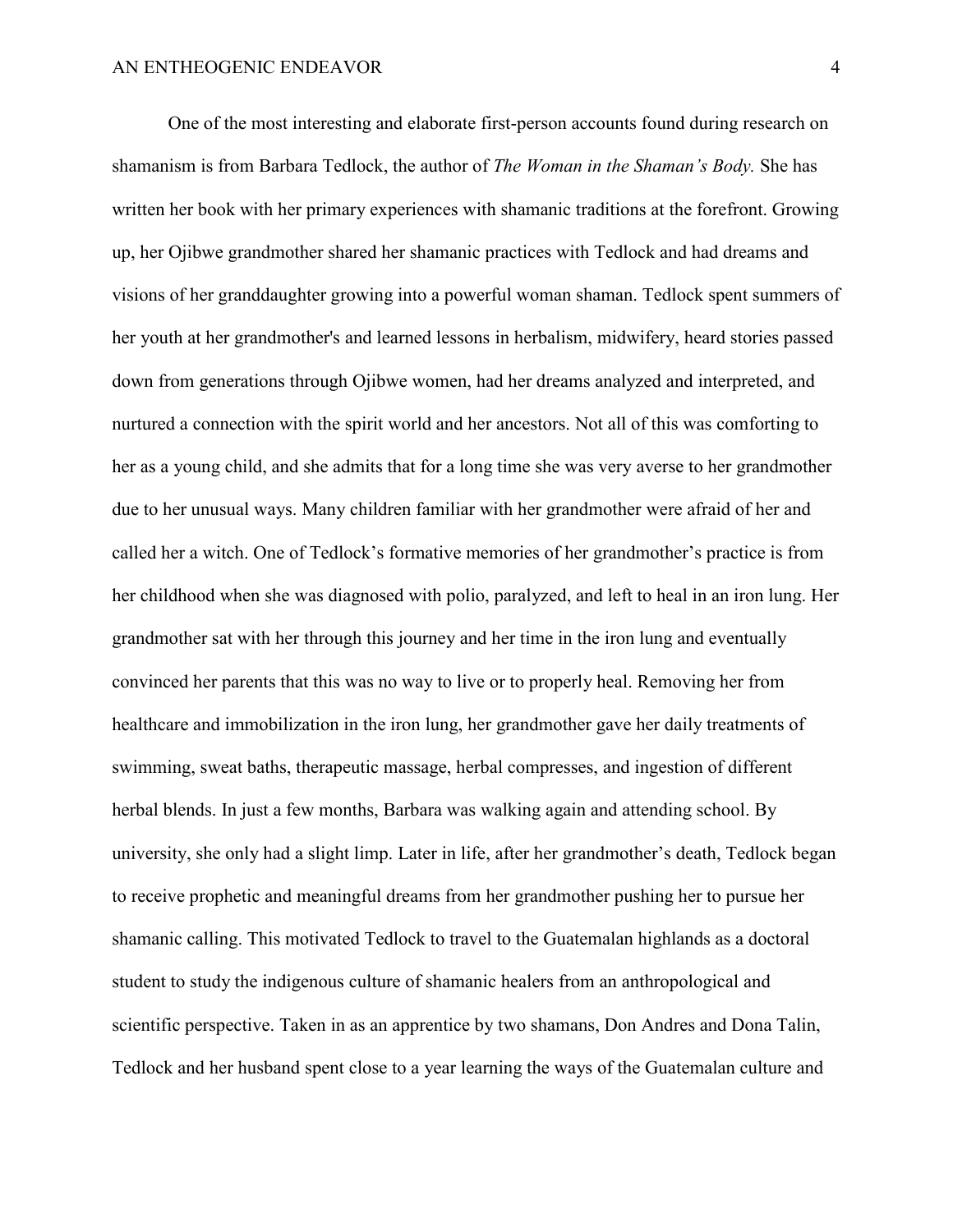shamanic practices. This included dream interpretation, astronomy, hands-on healing, herbalism, and energy work. Using her 'intuitive emotional reasoning' from her shamanistic gifts and 'argumentative intellectual reasoning' from her academic perspective, she has culminated an incredibly complex, unique, and multifaceted view of the shamanistic tradition.

In shamanic and indigenous practices, herbalism is the cornerstone of life and their healing work. It is often integrated into every other facet of their tradition from dream support to midwifery. Barbara Tedlock often mentions her grandmother's expansive knowledge of herbal remedies for any ailment one could need, and highlighted examples of this are present in her novel during the narration of her grandmother's holistic treatment of Tedlock's polio-ridden legs. Herbalism often works effectively in hand with bodywork, therapies that work with the psyche, and spiritual work. Used to support spiritual, mental, emotional, and physical health, the ancient practice of herbalism and botany is all-encompassing of health and is defined within its relationship to health. The practices of healing and alleviating suffering have impacted every culture around the world within their plant ecology and environment for millennia without collaboration with other populations. An herbalist is dependent on and facilitates a knowledgeable relationship between the culture and its unique ecological environment. The sheer mass of the tradition of sacred plant medicine is impressive and overwhelming. In American indigenous healing, more than fifteen hundred plants are used for their anti-diabetic properties, not taking into consideration any other ailment (Tedlock, 2005, p. 137). In many shamanic traditions, they do not rely alone on their knowledge of plants and herbs but use their ancestral and spiritual resources as well when identifying, collecting, and preparing the medicinal processes for the materials. The healing of an herbalist goes far beyond just medicinally using the plant itself, but also includes the importance of the preparation, gathering,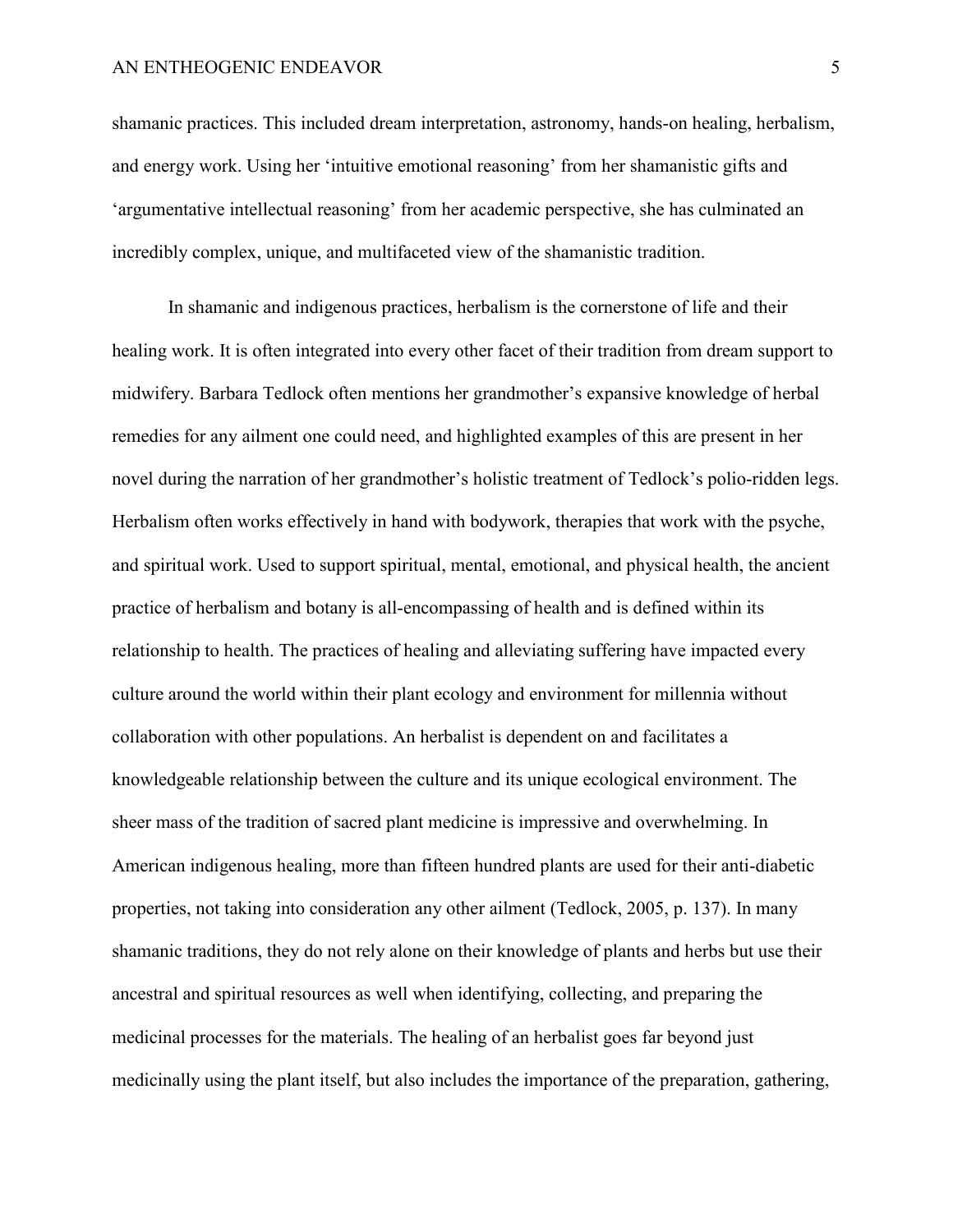and considering the spirit of the plant. According to Tedlock, one must understand plants as living beings and understand their spiritual context within the living world. Many shamans also dream herbal remedies or receive advice and wisdom from their spirit guides and ancestors during dreams. In *The Woman in the Shaman's Body,* the most apparent and descriptive uses of herbalism are shown and applied during the midwifery processes. In one anecdote that Tedlock shares, a woman is greatly struggling to give birth and is in much pain. The shaman has her drink a small amount of the herb cihuapahtli, also known as montanoa tomentosa, which is an expellant. Once the woman has completed drinking the herbal tea, she expels the child easily and completely. This herb has been found to be a great oxytocic that induces contractions and smooths uterine muscles (Tedlock, 2005, p. 258).

Dreaming in the context of shamanism is not just *dreaming* as what many laypeople would correlate the meaning with. Dream interpretation and dream communication are very significant and essential facets of shamanism and shamanistic practices. Dreaming is communicating with the spirit world through the dream state and "listen[ing] and amplify[ing] an inner expression of the psyche," (Tedlock, 2005, p. 103.) As Barbara Tedlock describes, it is one of the most ancient of practices with evidence of dream communication dating back to cave paintings. Rather than the universal experience of dreaming, in this context, the entire process of the dream state is recognized from the induction of a dream state or purposeful dream incubation, throughout the dream itself and the symbolism, visions, and journey followed within that, and then finally sharing the dream with others in the community and working to interpret and understand the meaning within the dream in order to better understand the self and the wisdom that is attempting to be bestowed upon the dreamer. This process takes practice, ritual, discussion, and learning; all of which require a group of people to engage. This fundamental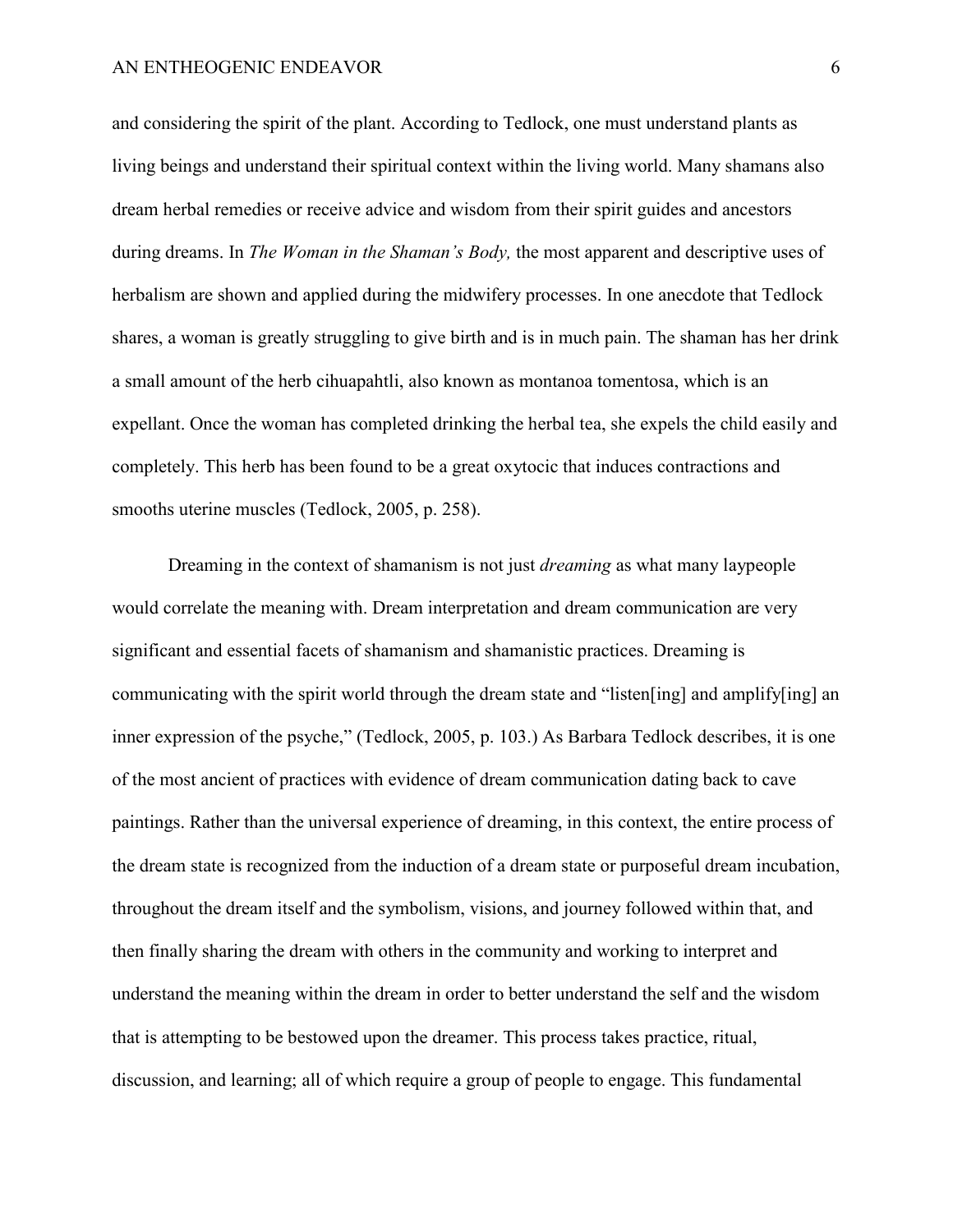cycle of meaning can be prophetic, interconnected, and life-changing. This lucid dreaming is characterized by a vivacity so strong that it feels like wakefulness with the only grounding nature being that the dreamscape is clearly of a different world and landscape. For shamans, dreams, both their own and when interpreting others, are also very intertwined with health, and negative dreams or nightmares can even cause illness or death. Dreams can be transformational in one's spiritual growth process and bestow valuable lessons, predictions, and deep understandings about one's higher purpose and how to achieve it. In many cultures, dreams are the link to another plane of reality which explains the continuous attributions between the unconscious mind and the waking body in terms of spiritual, mental, and physical health. Shamans are generally 'chosen' through the dream world as well. In many cultures and different areas of the world, an animal or spirit, familiar or not, will appear in a dream or vision and do something indicative of passing down the tradition and then choose the individual as a shaman. For Tedlock, the night her grandmother died she was taken on a dream journey through the night sky, which is a classic archetype. Upon approaching a nest filled with serpent bones her grandmother gave her a shimmering egg, symbolic of her selection to be a healer and passing down the tradition. Throughout her life, many other dreams and signals followed her down this path that she was destined for and was designated for in the dream reality (Tedlock, 2005, p. 104.)

Another common practice to achieve this desired state of illumination for a shaman is to go into a 'trance," an awake but meditative state so deep and intentional that one enters the other world and their body continues with its actions in the physical one. This can be brought on through meditation and fasting, the use of entheogens, or the consumption of herbal remedies. The shaman undergoing trance will carry out rituals, heal people, act out messages, gender shift, or produce a needed herbal remedy among many other possibilities. For example, a Mapuche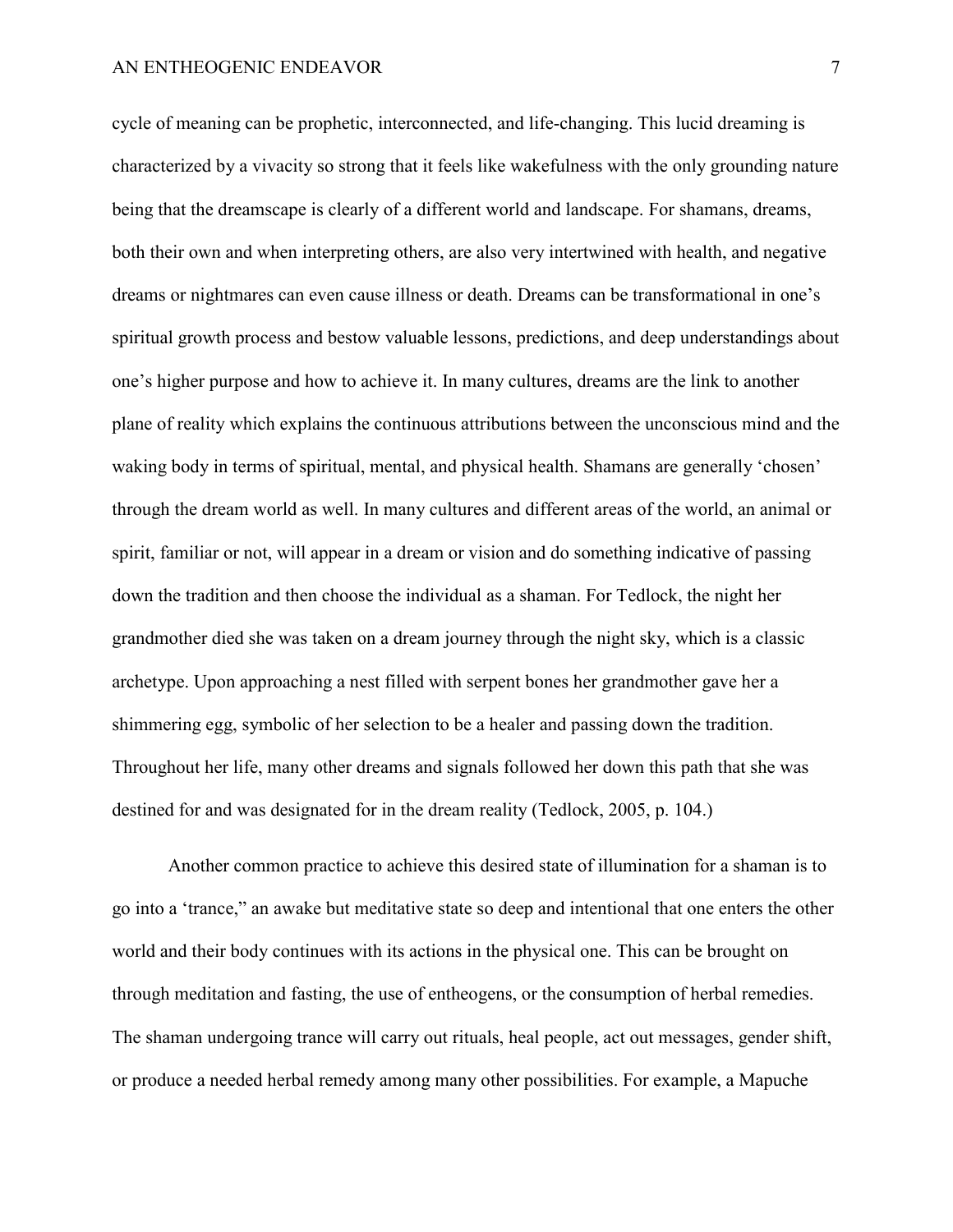shaman, Machi Tomasa, became entranced by a body of water in which a mermaid had seen her and then became one with her body, "so strong[ly] that I could not move." This is very indicative that her shamanic power comes from the water. On another such occasion, two mermaids brought her two saddled horses and gifted the woman with fish. They then presented the herbs that she needed to use to heal her patients, naming them, telling her where to find them, and showing them to her (Tedlock, 2005, p. 139.) The ability to enter a trance state can be incredibly beneficial to a shaman's practice and is largely one of the keystones of shamanic practice.

# **Psilocybin**

The University of California in Los Angeles led a pilot study in 2004 to explore the potential for psilocybin treatment in patients with advanced-stage cancer, which significantly renewed the passion and curiosity for psychedelic therapy's potential (Lowe et al., 2021, p. 1). Much of the current medical and therapeutic research on hallucinogens in the United States is taking place using psilocybin, the active ingredient in what many know as 'magic mushrooms.' According to *The Therapeutic Potential of Psilocybin,* psilocybin is reported to have the most favorable safety profile of all 'psychedelic' drugs due to there being no recorded overdoses in history and an observed low addiction rate, despite its classification as a Schedule I drug (Lowe et al., 2021, p.2)**.** Since the pilot study in 2004, psilocybin-assisted therapy is being explored on a wide variety of patients with both mental and physical ailments. Psilocybin-assisted therapy combines the pharmacological effects of psilocybin with psychological support. This usually involves the preliminary building of a relationship between a patient and therapist before the session itself. Then, in a specially designed room, the patient consumes a predetermined dose of psilocybin in the presence of one or more therapists. After the session, patients continue to see the therapist to discuss their experience and generate insight on addressing their mental health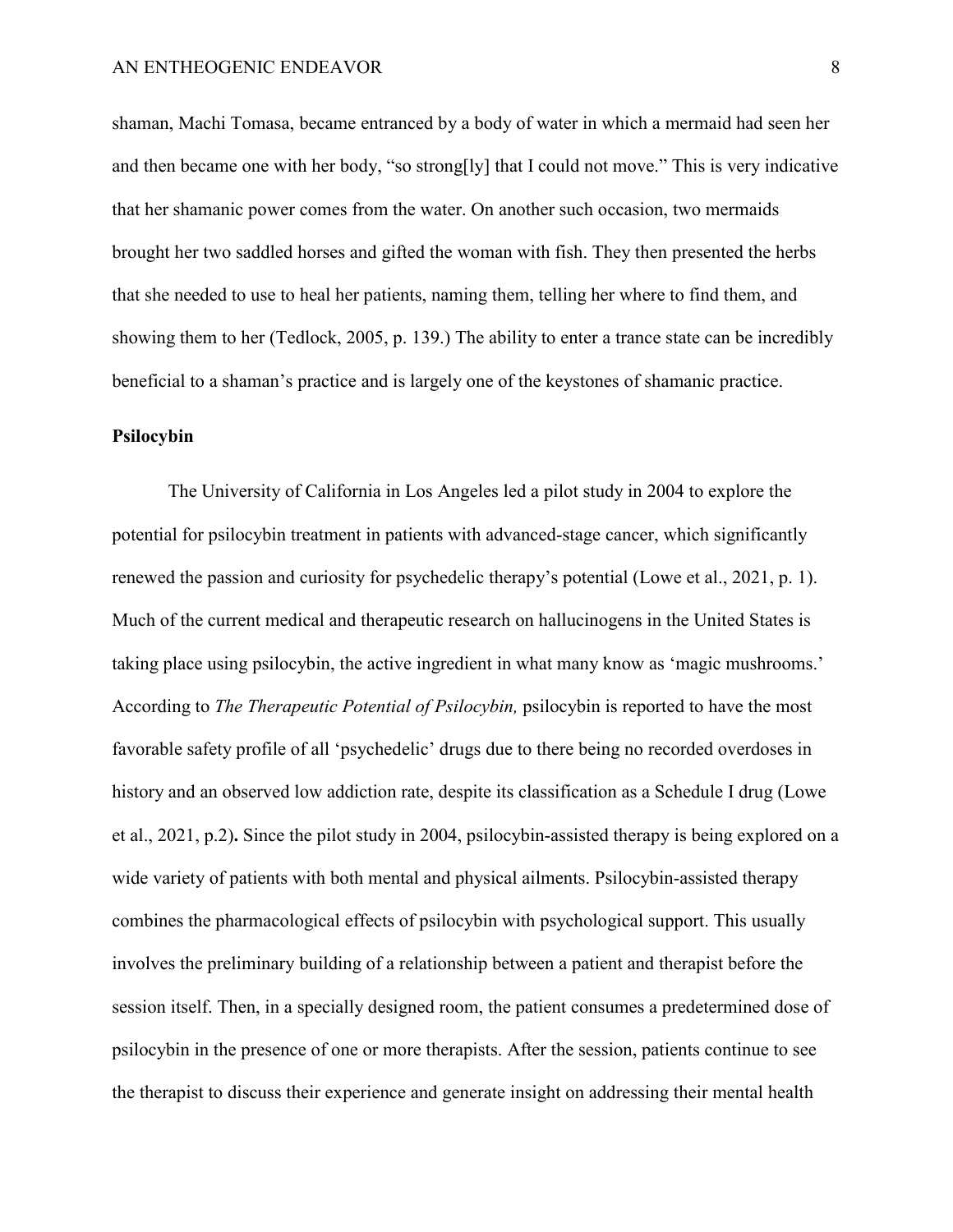issues or unhelpful behavioral and emotional patterns. This therapy is currently being explored for those struggling with addiction, dependence on substances, PTSD, anxiety, OCD, terminal disease status mental health, depression (all different degrees of), suicide ideation, cluster headaches, migraines, chronic pain, epilepsy, BPD, and inflammation (Lowe et al., 2021, p. 4). Thus far, some of the subjective long-term effects of this therapy include reduced suicidal ideation, positive changes to personality and increased altruism, decreased violent and criminal behavior, improved feelings of personal meaningfulness, pro-environmental behavior, increase of one's sense of wellbeing, and positive persisting effects in areas of mood, behavior, and attitudes up to 14 months after therapy (Lowe et al., 2021, pp. 15-16). Overall, despite the many challenges to be overcome in bringing this therapy mainstream, the results appear positive.

The earliest evidence for human consumption of magic mushrooms dates to Neolithic rock art from the Central Sahara region of Southern Algeria. It features images of animals and humans together with mushrooms outlining their bodies as if the fungi are growing from their limbs. Rock art paintings in Siberia featuring red and white-spotted mushrooms growing out of or floating above girls' heads suggest that shamans have consumed the fungi since early in the Bronze age. Some researchers believe that psilocybin was an essential ingredient in the Greek's ambrosia and the Aryans of North India's sacred drink, soma (Tedlock, 2005, p. 146). Consumption of psychoactive mushrooms is one of the earliest recorded human experiences and occurs across the globe independently. Humans have always been curious about entheogens and praised the results of their use. Shamans from a variety of cultures have independently used these mushrooms' powers in healing rituals as well. Ojibwe shamans prepared it as a juice mixed with blueberries to strengthen its effects, most notably on inflammation, and the Aztecs used it in the 16<sup>th</sup> century for fevers and gout (Tedlock, 2005, p.149). In present-day Aztec communities in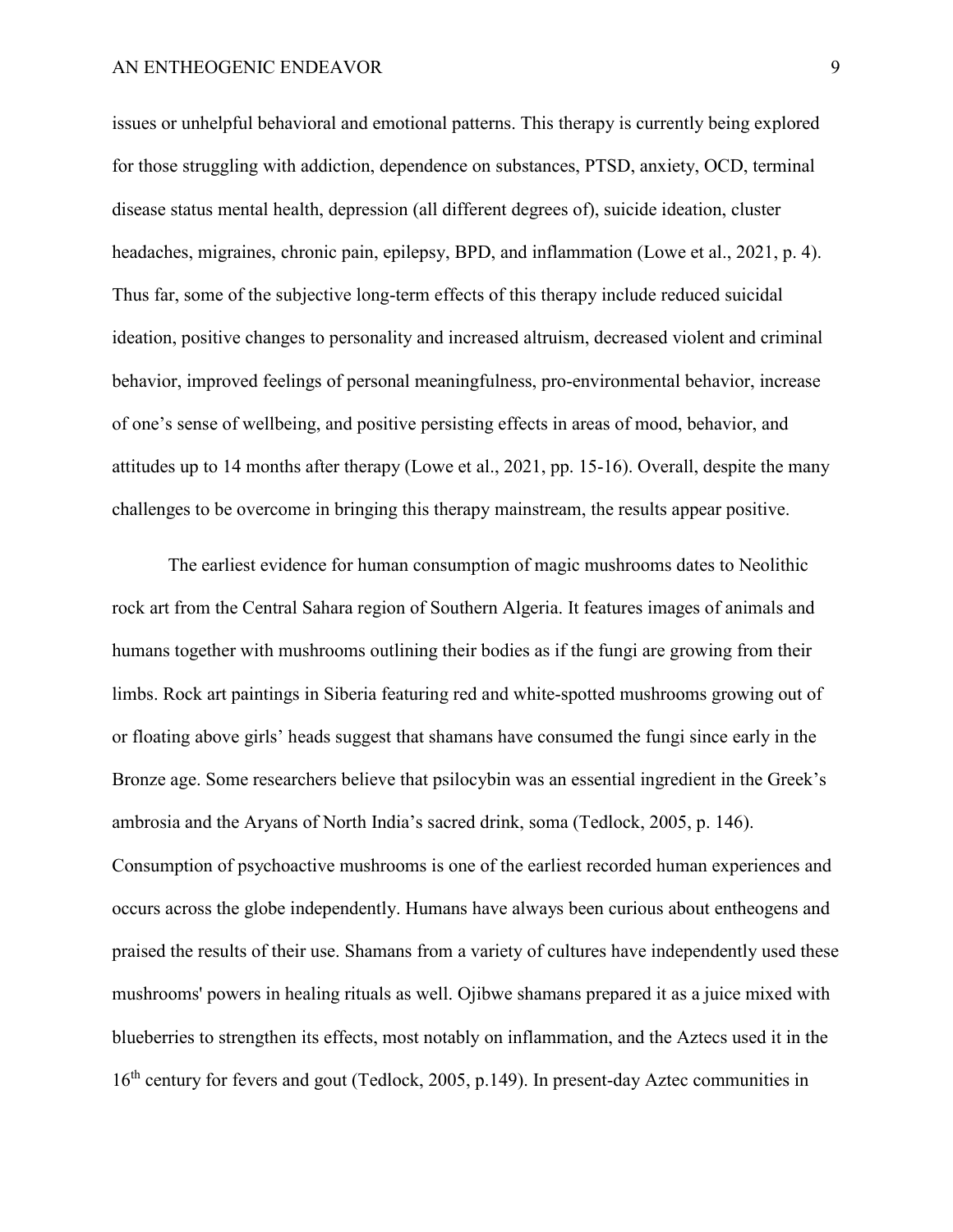Mexico, shamanic healers use them to communicate with deities, understand past and future events, and divine causes of illness.

# **Mescaline (San Pedro Cactus, Peyote) (Native American)**

A Huichol shaman mentioned in *This is Your Mind on Plants* states, "Aspirin is a drug. Peyote is sacred," (Pollan, 2021, p. 164). Mescaline is the active hallucinogen in the spineless cactus Peyote and the San Pedro cactus. A mescaline journey can last up to fourteen hours depending on the rate and amount of consumption. Peyote is a sacrament in the Native American Church and for indigenous Native Americans. The San Pedro cactus' home is in the Andes and is extremely valuable to its indigenous people as well. Peyote has been used by Indigenous peoples of North America for at least six thousand years. In a cave overlooking the Rio Grande in Southwestern Texas, archaeologists discovered flat peyote button effigies and radiocarbon-dated the findings to six thousand years ago. Mass spectrometry indicated that the effigies did contain mescaline. In Peru, spines of San Pedro cacti were found among artifacts determined to be hundreds of years older than the discovered peyote buttons, making mescaline the most ancient hallucinogen still in use today (Pollan, 2021, p. 188). In 1620, peyote was the first substance to be made illegal in North America by the Mexican Inquisition upon being declared a "heretical perversity" on the Catholic faith (Pollan, 2021, p. 189).

Peyote is a small spineless cactus with button-shaped growths that can be harvested repeatedly. It grows from north-central Mexico into southern Texas, and its sacred origin story is as follows:

*One afternoon a pregnant woman became lost from her band and gave birth unaided to a baby girl. She cut the navel cord with a stone knife from her pouch and lay back helpless under a low leafy mescal bush watching a flock of buzzards gathering overhead. She watched in terror as they*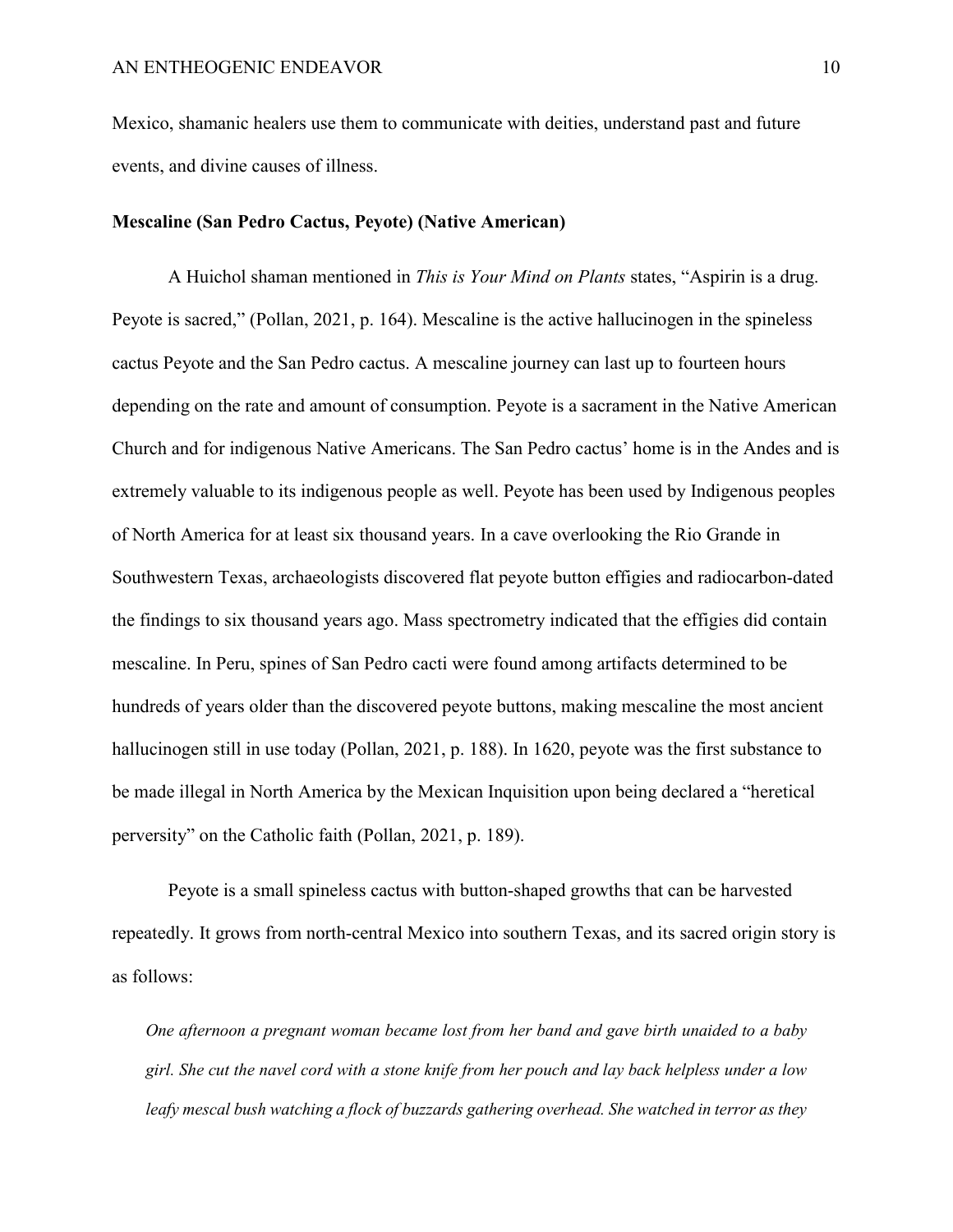*swooped and soared lower with each downward beat of their great black wings. They must have sensed that she was about to die. Then she suddenly heard a voice speaking directly to her; "Eat the plant that is growing beside you," it said. "That is life and blessing for you and all your people." Weakly, she turned her head and the only plant in sight was a small cactus. It was without thorns, and its head was divided into lobes. She reached for the plant and pulled it up, root and all, and ate the head. Strength returned to her immediately. She sat up and looked all around. It was nearly dawn; the sun was just starting to rise. She lifted her infant to her filling breasts and fed her. Then, gathering up as many cactus plants as she could find and carry, she rose and walked on. By evening she reached her people* (Tedlock, 2005, p. 155).

It is used in religion and medicine to relieve pain, increase the flow of lactation, as a treatment for wounds, to bring energy, and as a sacrament in religious ceremonies among its many, many other uses.

The San Pedro cactus, also known indigenously as Wachuma, is native to the Andean peoples in Ecuador, Bolivia, and Peru. Ceramics from the Mochica Culture, from 100 to 700 BCE, are decorated with San Pedro rituals akin to those that still occur on the north coast of Peru (Tedlock, 2005, p. 164). Like peyote rituals, San Pedro ceremonies consist of nightlong group gatherings. The cactus itself is incredibly versatile and has an intense will to survive, it can grow and thrive nearly anywhere as long as it does not freeze aggressively. It sends up new growth from anywhere it is marred and grows approximately a foot a year, which is rather quick in regards to the growth processes of other cacti. Pollan describes the plant as indomitable, as its primary reproductive strategy is through damage. "Wachuma doesn't heal you by itself… if you invite it in, it helps to reveal what is already there, and in that way engages you in healing yourself," explains a shamanic leader, Taloma, that Pollan experienced a traditional wachuma ceremony with firsthand (Pollan, 2021, p. 230).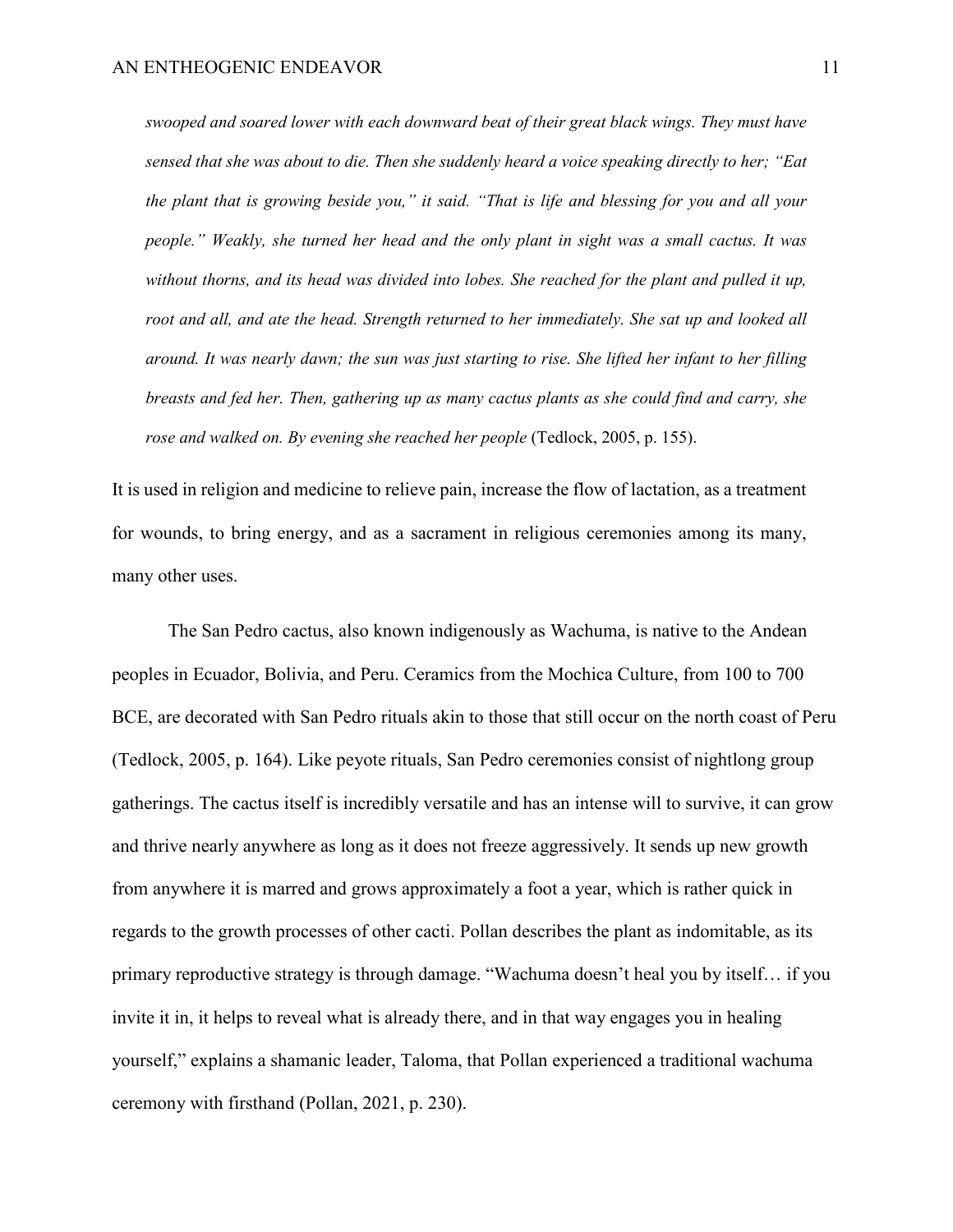Many Americans, even those familiar with psilocybin and the research currently prospering surrounding psychedelic therapy, do not know much, if anything, about mescaline. Steven Benally, a Navajo and one of the founding members of the Indigenous Peyote Conservation Initiative, states, "we are taught to be really protective of our medicine," (Pollan, 2021, p. 201). Many of those in the Native American Church intentionally protest any use of peyote for those outside of the Church. With the peyote gardens of Texas being the only wild population of the cactus in America, bringing attention towards the plant in any fashion is incredibly risky for the indigenous population that uses it as its core religious sacrament. "If there is money to be made from peyote, nothing will stand in the way," (Pollan, 2021, p. 201). Another core concern cited in this same interview is the stress of peyote becoming the next focus of modern medical research upon mescaline receiving as much mainstream attention as psilocybin, further pressuring the supply of the plant and the religion itself. This is a very ample and valid concern as Pollan himself when speaking on a peyote ceremony explains, "apart from the group setting, this model closely resembles 'psychedelic therapy' as it is being practiced today in the West," (Pollan, 2021, p. 213). However, differing from the experiential therapy occurring in America today, the group setting is an essential and core part of the experience of the ceremony. The basis of the peyote ceremony in the religion is about community, coming together and sharing an experience, and having active discussions about the issues plaguing those involved or the moments being celebrated. When the entheogen induces that state of mental plasticity and an opportunity of high suggestibility, these discussions can be defining, transformative, and offer pathways to rebirth.

In 1918, the Native American Church of North America was officially established "to foster and promote the religious belief of the several tribes of Indians in the State of Oklahoma,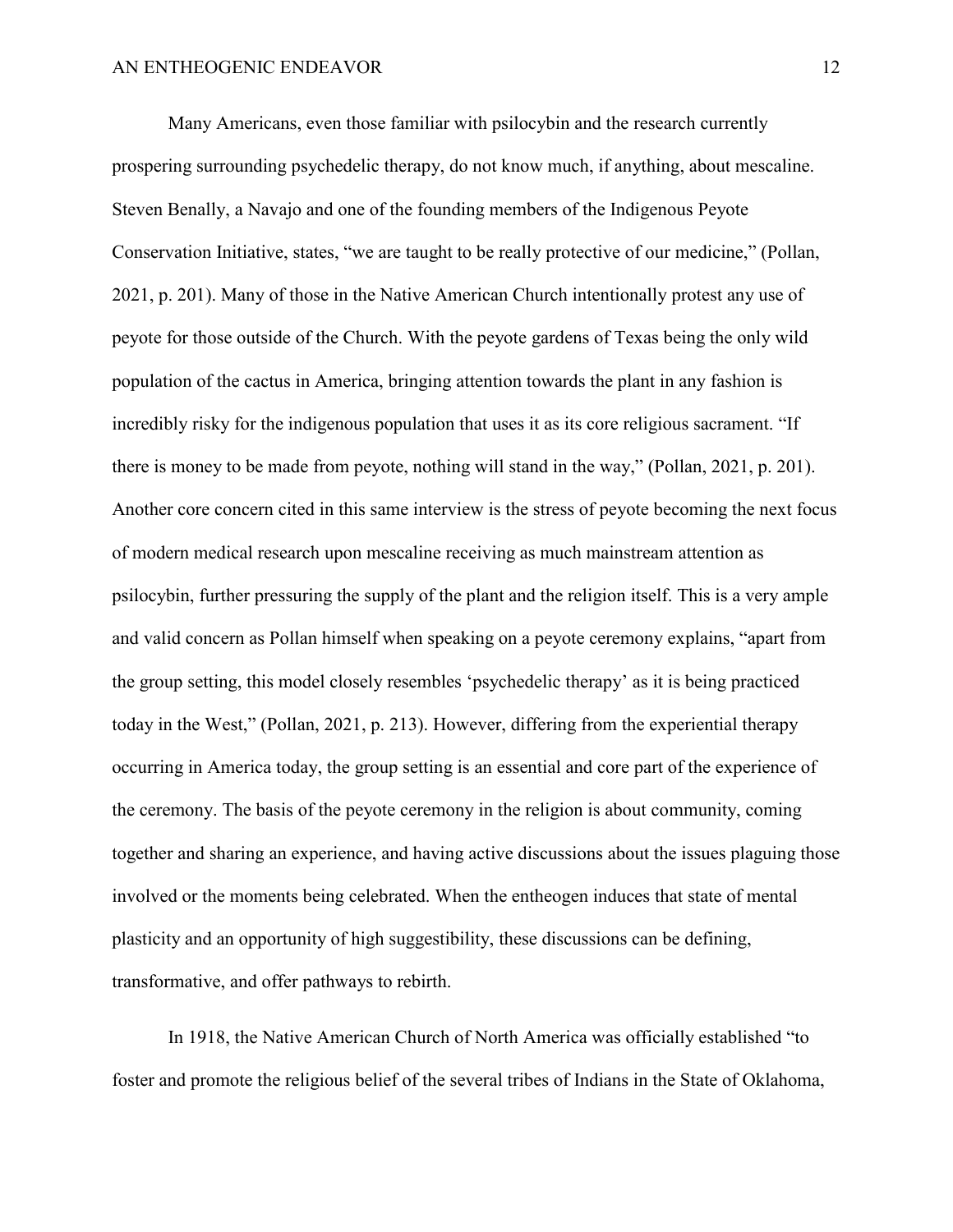in the Christian religion," and stated specifically the importance of its peyote sacrament (Pollan, 2021, p. 197). It was not until 1993 that Congress passed the Religious Freedom Restoration Act and on October 6, 1994, President Clinton signed the American Indian Religious Freedom Act Amendments, making "the use, possession, or transportation of peyote by an Indian for bona fide traditional ceremonial purposes in connection with the practice of a traditional Indian religion is lawful, and shall not be prohibited by the United States, or any state," (Pollan, 2021, p. 199). This secured the legal right for more than 250,000 members of the Native American Church of North America to practice their religion and peyote sacrament legally after centuries of opposition and legal penalties. Peyote use, possession, and transportation by anyone outside of the Native American Church are still punishable under the Controlled Substances Act. All forms of mescaline are currently classified as Schedule I drugs in the United States, stating that it has a high potential for abuse and no currently accepted medical use.

The Huichol Native Americans of the Sierra Madre of Mexico are the longest known continual users and carriers of the peyote customs and the proprietors of the Native American Church of North America. They refer to themselves as Wixarika, meaning healer or prophet (Tedlock, 2005, p.157). Their people make an annual ritual pilgrimage across the mountains of their landscape to their peyote lands to gather enough for their ceremonies until their next planned pilgrimage. A Huichol baby is introduced to peyote throughout gestation through the mother's milk. At age 5, children chew on the sacred cactus which provides them with essential growth and knowledge to learn their sacred mythology and healing rituals through their entheogenic-driven insights. As they grow into adulthood, it is their obligation to their community to communicate their peyote-induced visions through vibrantly colored yarn paintings, beadwork, embroidery, and weaving (Tedlock, 2005, p. 159.)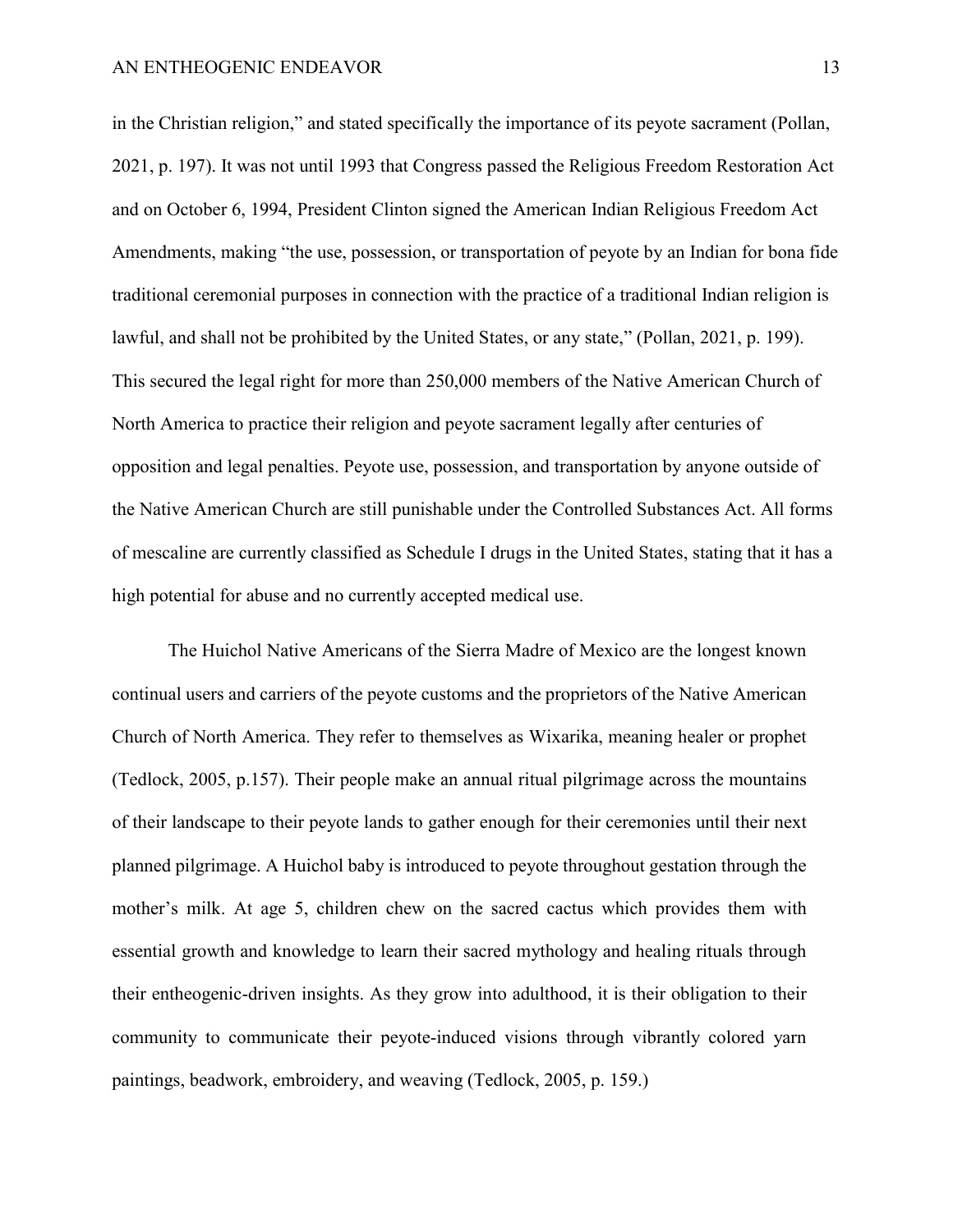A large and ever-growing concern for users of peyote is the conservation of the cactus and the growing endangerment of its species. The 'peyote lands' of the Chihuahua desert are the only place the peyote cactus naturally grow, and the growing demands of peyote from the Native Americans in the church are higher than the supply of the plant that the 605 church owned acres can provide. The current system operates with licensed *peyoteros,* the harvesters of the plant, who then sell it to the members of the church. Peyote harvesting is timeconsuming and gentle work, if it is done too hastily the cactus can be damaged and it will not regenerate its precious buttons. Poaching is another concerning reason for the decrease in peyote supply, and the rate of illegal peyote poaching has dramatically increased as entheogens' popularity has increased over the last two decades. The Indigenous Peyote Conservation Initiative is a 501c(3) organization in Texas with a mission of "serving all native Peyote lands and peoples, from Mexico, the U.S., and Canada," (IPCI). This organization promotes conservation and protection of the peyote gardens and the plant itself as well as offering pilgrimage opportunities to members of the community where they can harvest from the sacred cactus themselves.

With the demand for peyote skyrocketing among the Native American population as the Church grows as well as the number of peyote ceremonies, the endangerment of the species is a constant concern. Ceremonies can be called for a wide variety of reasons: people that are ill and need healing, those struggling with addiction of any sort, relationship issues, past trauma difficulties, community disputes, or for celebrations (Pollan, 2021, pp. 185-168). A great quote from Mike Jay, cited in Pollan's novel, states, "Rather than awaiting a transformation in the world, it gave its worshippers a means to transform themselves from within," (Pollan, 2021, p. 196). In his novel, Pollan speaks with Martin Terry, a staff botanist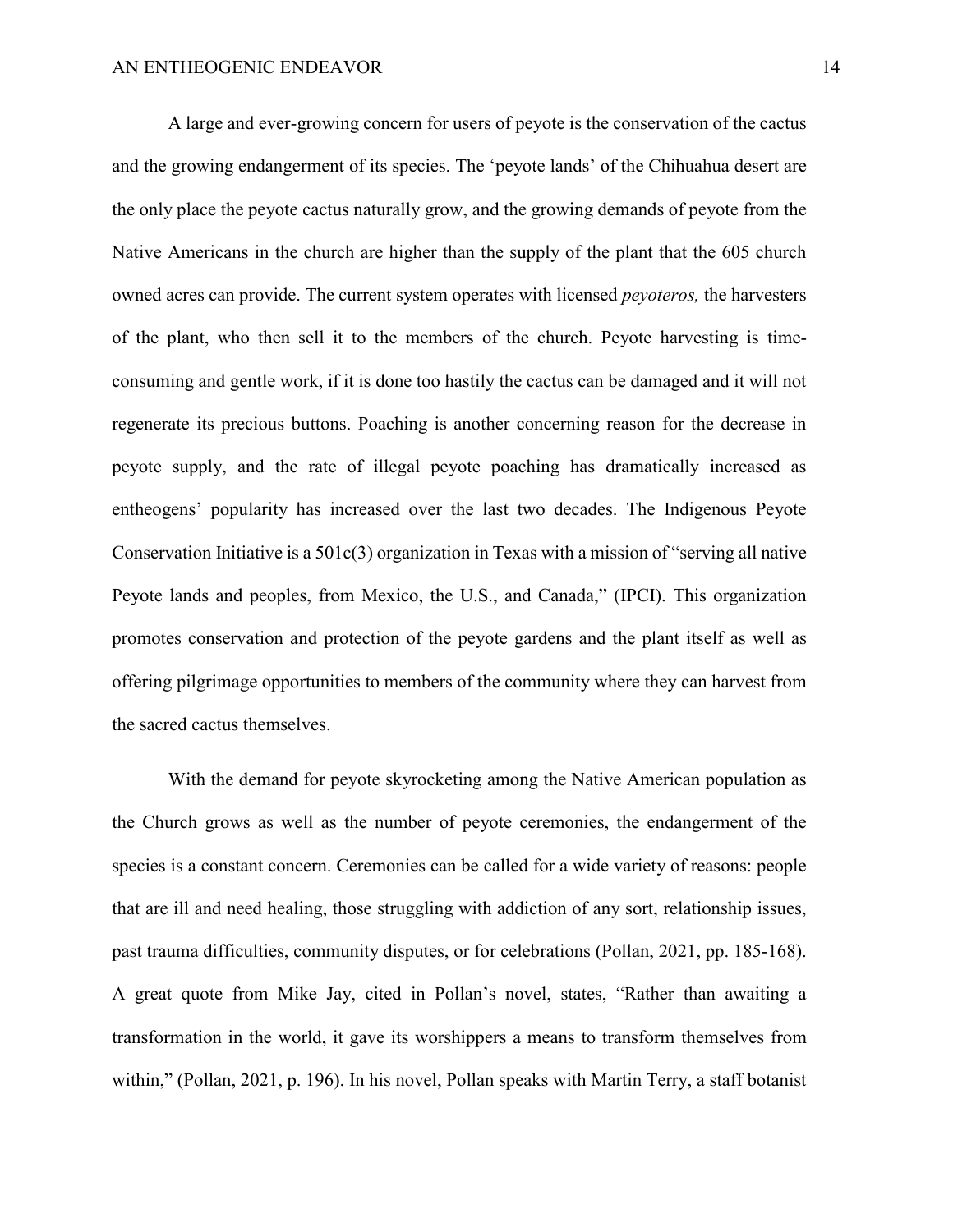at the IPCI. The shortage of the plant is of great personal concern to him and one of the main focuses of the organization. The answer to this problem that may seem obvious to many is to simply cultivate the cactus and grow more at a much higher rate to combat the rise in consumption. However, there is a strong belief for Native Americans that wild peyote, grown freely, is a gift from the Peyote Spirit, and to cultivate the plant would put into question one's faith in the Spirit and therefore disrespect the plant and the practice. The plant is a gift from nature, and those close to the plant understand and respect this belief. According to Pollan and Terry, the ICPI believes that this ideal can be wholesomely respected whilst managing to cultivate the plant if they carefully peruse the correct language and work closely with those in the Native American Church (Pollan, 2021, pp. 186-187).

# **Conclusion**

Garnering a deeper understanding of indigenous healing practices through the discussion and influence of shamanic medicinal practices could prove very beneficial to western medicines' current endeavor of exploring the possibilities of entheogenic therapies. These plants, psilocybin and mescaline, have thousands of years of rich tradition and practices surrounding their use. Some key findings are important to note and take into consideration upon further research and use of these substances and practices in the U.S. First, acknowledging the importance of respecting and caring for the plants themselves. Indigenous cultures that have used these plants as medicine for thousands of years have been careful and appreciative in their conservation of these plant substances, and also recognize their sheer power and value. As medical professionals in the United States move forward with this research and practice involving these medicines, it is of sincere importance to ensure the conservation of the plants involved as well as respect the place from which they have come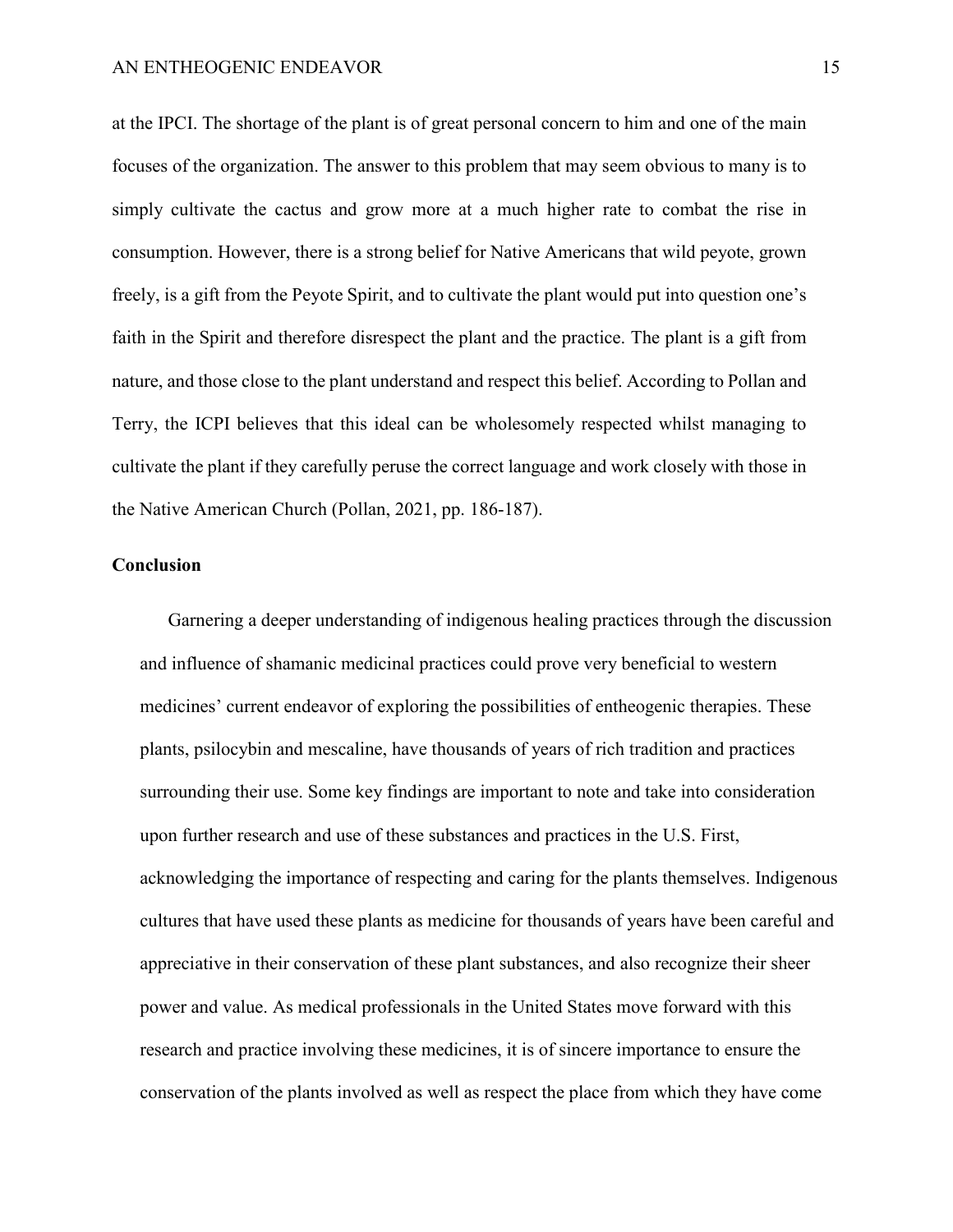from. These medicinal plants have had a long and winding journey to make it into the sterile environment that is our modern medical world. Respecting the indigenous cultures that deeply value these plants in this process by straying from the use of naturally grown options, and instead cultivating these plants in a secular greenhouse or facility, seems to be of the utmost importance in order to appropriately maneuver this path. Also, it is important to recognize the extreme hardship that religions, such as the Native American Church, went through over the last few centuries to take part in their religious sacrament. They fought for centuries to harvest and use peyote, and any future endeavors into modern medicinal research of peyote will be simply signed off on at a city or state level. Offering support, both financially, environmentally, and politically at any legalized level, to these people, groups, and organizations, should be at the forefront of any policy or research. Being respectful to not appropriate the indigenous cultures that deeply value these practices and medicines should always be something that is taken into deep consideration.

Second, with any indigenous use of an entheogen, the group setting is pivotal and deeply important to the success of any therapy-style motives. The deep feeling of connection and ability to use the mental plasticity and heightened sense of suggestibility that an entheogen provides to build more positive relationships and experiences towards trauma, addiction, and any other such use make the group dynamic essential in these instances. Currently, all experimental entheogenic therapy takes place in a one-on-one setting between a patient and a doctor. Seeing that any traditional indigenous use of these medicines occurs in a group setting very successfully, it should be considered to adopt this aspect into our currently malleable models of these trials.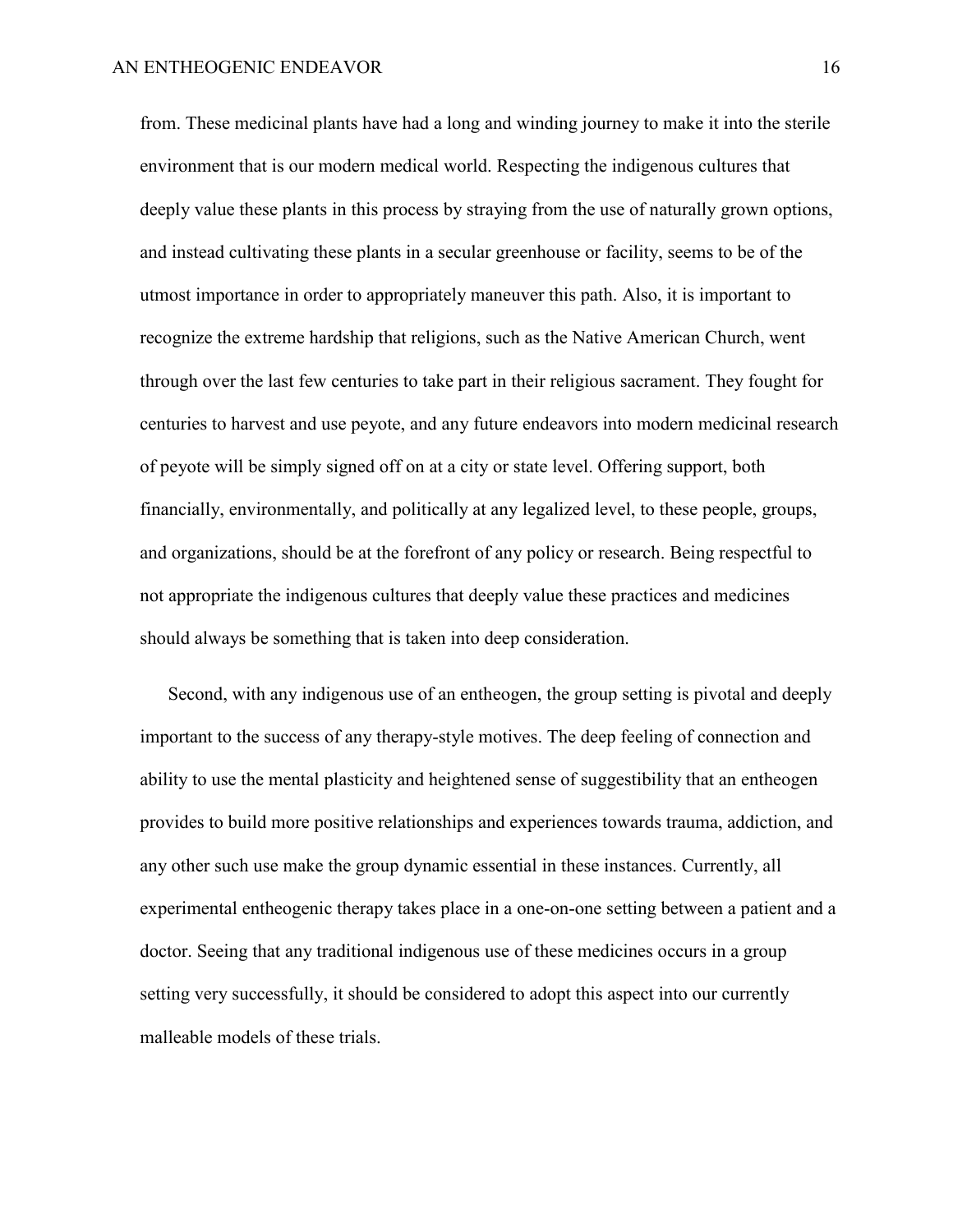Finally, shamans have great success with the patients of their communities and have more than just a doctor-patient relationship with those that they assist. Our medical system could deeply benefit from a more relationship-based system modeled after indigenous healing rather than the informal relationships westerners have with their doctors today. Instead of knowing nothing about one's doctor besides their ability to prescribe medications and the formality of annual visits, facilitating a genuine relationship, such as how westerners find therapists, could completely change the medical field in the United States for the better. Wholly understanding a patient for who they are could dramatically assist in correct and timely diagnoses and building genuine trust in a relationship between a doctor and patient could greatly enhance the experience as well as address more than just the physical facet of health, but the emotional and even spiritual facets as well. Shamanism is unique in that it does not look simply at one's physical health but takes into account the entirety of health in a patient; the emotional, the mental, and the spiritual health of an individual as well. By embracing this practice with greater access to resources, reducing the number of patients a doctor has, and holistically addressing needs when necessary, the medical care system in the US could be revolutionized. Facilitating these deeper relationships would strengthen community networks as well, and in turn, increasing access to resources that could be beneficial to individuals. Strong community networks assist in increasing empathy and decreasing loneliness or feelings of depression by knowing and feeling a sense of belonging. With the implementation of indigenous practices in healing combined with an appropriate use of entheogenic therapy, western medicine could evolve for the better.